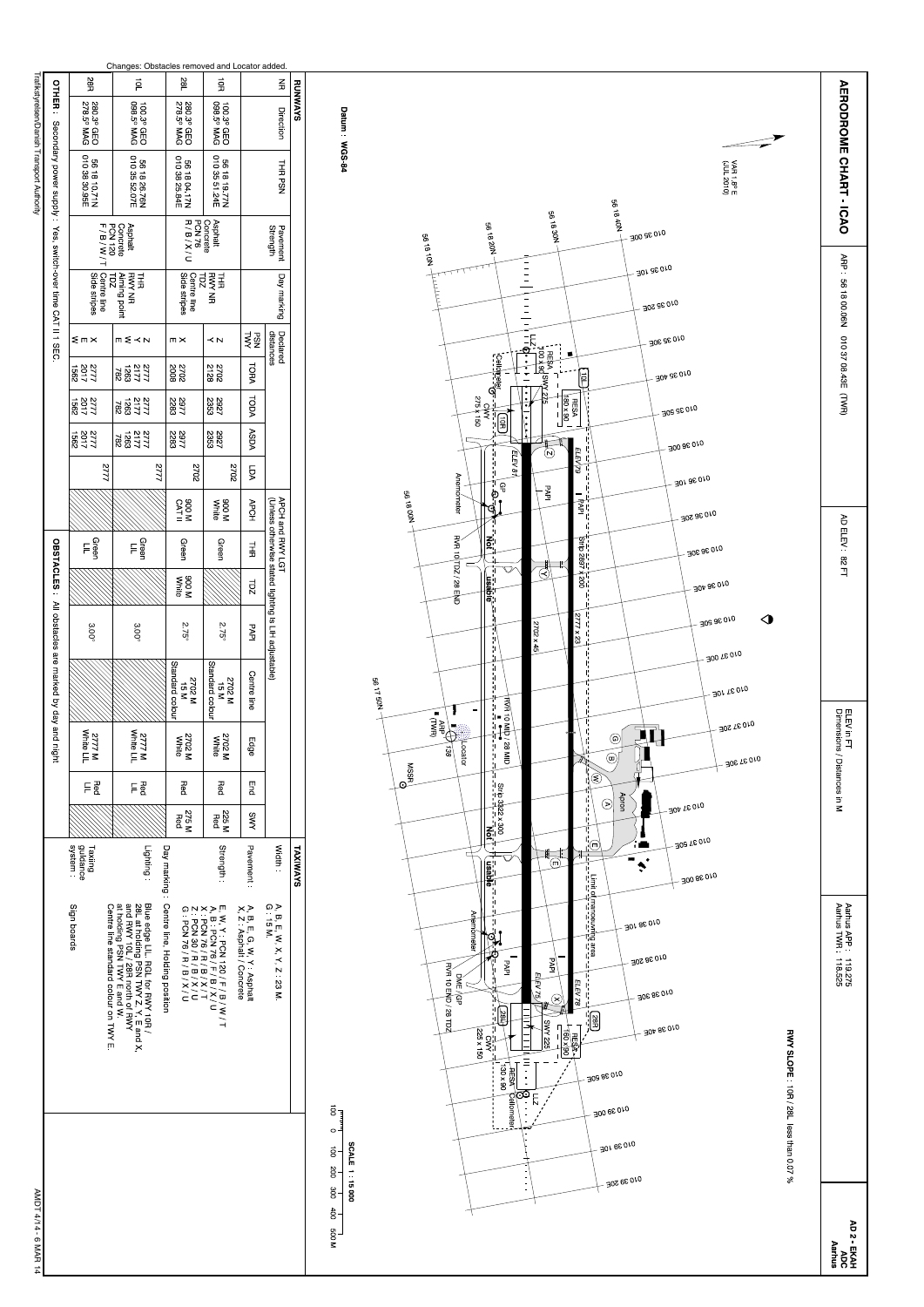| 1. | <b>Aerodrome Location Indicator:</b>        |                                                                                                           |    |                                                    | <b>EKAH - Aarhus</b>                                                  |
|----|---------------------------------------------|-----------------------------------------------------------------------------------------------------------|----|----------------------------------------------------|-----------------------------------------------------------------------|
|    |                                             | <b>Aerodrome Geographical and Administrative Data</b>                                                     |    |                                                    |                                                                       |
| 1. | <b>ARP PSN</b>                              | 56 18 00.06N 010 37 08.43E                                                                                |    |                                                    | DK-8560 Kolind                                                        |
| 2. | and site at AD:<br>Distance and             | <b>TWR</b><br>19.4 NM NE of Aarhus                                                                        |    | TEL:                                               | +45 87 75 70 00<br>+45 87 75 70 50 (Airport Office)                   |
|    | direction from city:                        |                                                                                                           |    | FAX:                                               | +45 87 75 70 30 (Administration)                                      |
| 3. | ELEV:<br>REF temperature:                   | 82 FT<br>$19.6^{\circ}$ C                                                                                 |    |                                                    | +45 87 75 70 52 (Airport Office)<br>+45 87 75 72 08 (Traffic Office)  |
| 4. | MAG VAR:                                    | 1.8°E (JUL 2010)                                                                                          |    | E-mail:                                            | info@aar.dk                                                           |
|    | Annual change:                              | Increasing: 10'                                                                                           |    | AFS:                                               | <b>EKAH</b>                                                           |
| 5. | AD ADM:<br>AD address:                      | Aarhus Lufthavn A/S<br>Aarhus Airport<br>Ny Lufthavnsvej 24                                               | 6. | Types of traffic<br>permitted:                     | <b>IFR/VFR</b>                                                        |
|    | 7. Remarks: NIL                             |                                                                                                           |    |                                                    |                                                                       |
| 3. | <b>Operational Hours</b>                    |                                                                                                           |    |                                                    |                                                                       |
| 1. | AD:                                         | Daily 0500-2100 (Daily 0400-2000)                                                                         | 6. | <b>MET Briefing Office:</b>                        | As AD                                                                 |
| 2. | Customs and                                 | The airport is open for traffic to/from all states. Hours                                                 | 7. | ATS:                                               | As AD                                                                 |
| 3. | immigration:<br>Health and                  | for customs clearance and immigration as for AD.<br><b>NIL</b>                                            | 8. | Fuelling:                                          | As AD                                                                 |
|    | sanitation:                                 |                                                                                                           | 9. | Handling:<br>10. Security:                         | As per agreement<br>As per agreement                                  |
| 4. | AIS Briefing Office:                        | As AD                                                                                                     |    | 11. De-icing:                                      | As per agreement                                                      |
| 5. | <b>ATS Reporting</b><br>Office (ARO):       | As AD                                                                                                     |    |                                                    |                                                                       |
|    |                                             | 12. Remarks: Outside stated hours PPR for non-scheduled traffic, and PN for scheduled traffic.            |    |                                                    |                                                                       |
| 4. | <b>Handling Services and Facilities</b>     |                                                                                                           |    |                                                    |                                                                       |
| 1. | Cargo-handling<br>facilities:               | Yes                                                                                                       | 5. | Hangar space<br>for visiting aircraft:             | No                                                                    |
| 2. | Fuel and<br>oil types:                      | Fuel: 100LL, Jet A1<br>Oil: NIL                                                                           | 6. | <b>Repair facilities</b><br>for visiting aircraft: | Minor repairs only                                                    |
| 3. | <b>Fuelling facilities</b><br>and capacity: | 100 LL self-service 75L/MIN<br>Jet A1 1000L/MIN                                                           | 7. | Remarks:                                           | Frequency used for handling:<br>131.550 - call sign "Aarhus Handling" |
| 4. | De-icing facilities:                        | Yes. For details about de-icing and anti-icing, see<br>item 20 Local Traffic Regulations                  |    |                                                    |                                                                       |
|    | 5. Passenger Facilities                     |                                                                                                           |    |                                                    |                                                                       |
| 1. | Hotels:                                     | Hotels in town                                                                                            |    | 5. Bank and                                        | Cash dispenser only                                                   |
| 2. | Restaurants:                                | Yes                                                                                                       |    | Post Office:                                       | (Major credit cards accepted)                                         |
| 3. | Transportation:                             | Taxi and bus                                                                                              | 6. | Tourist Office:                                    | In Aarhus<br>TEL +45 89 40 67 00                                      |
| 4. | Medical facilities:                         | Hospitals in Randers and Aarhus                                                                           |    |                                                    |                                                                       |
|    | Remarks: NIL                                |                                                                                                           |    |                                                    |                                                                       |
|    | <b>Rescue and Fire Fighting Services</b>    |                                                                                                           |    |                                                    |                                                                       |
|    | 1. AD category for<br>fire fighting:        | CAT 7 available 0530-2030 (0430-1930). Outside<br>AD hours of service provided to commercial flights      | 2. | Rescue equipment:                                  |                                                                       |
|    |                                             | with passengers, according to the air craft type up                                                       | 3. | Capability for removal<br>of disabled aircraft:    |                                                                       |
|    |                                             | to CAT 7. CAT 9 available on request.PPR, submit-<br>ted not later than 8 hours before flight. CAT 9 sub- |    |                                                    |                                                                       |
|    |                                             | ject to additional charge                                                                                 |    |                                                    |                                                                       |
| 4. |                                             | Remarks: CAT 5 may be used for short periods. TWR will inform the concerning aircrafts.                   |    |                                                    |                                                                       |
| 7. | <b>Seasonal Availability - Clearing</b>     |                                                                                                           |    |                                                    |                                                                       |
| 1. | Type of clearing<br>equipment:              | See snow plan in section AD 1.2                                                                           | 2. | Clearance priorities:                              | See snow plan in section AD 1.2                                       |
| 3. | Remarks: AD available all seasons           |                                                                                                           |    |                                                    |                                                                       |
| 8. |                                             | <b>Aprons, Taxiways and Check Locations Data</b>                                                          |    |                                                    |                                                                       |
|    | 1. Apron surface<br>and strength:           | Concrete<br>PCN 76/R/B/X/U                                                                                | 3. | ACL and ELEV:                                      | TWY Z: 23 M, Concrete/Asphalt, PCN 30/R/B/X/U                         |
| 2. | Taxiway width,                              | TWY A, B: 23 M, Asphalt, PCN 76/F/B/X/U                                                                   | 4. | VOR checkpoints:                                   | At apron 69 FT                                                        |
|    | surface and<br>$n$ tronath                  | TWY E, W, Y: 23 M, Asphalt, PCN 120/F/B/W/T<br>TWV V: 22 M Concrete/Appholt DCN 76/D/P/V/T                |    | INS checkpoints:                                   | See Aircraft Parking/Docking Chart                                    |

5. Remarks: NIL

strength: TWY X: 23 M, Concrete/Asphalt, PCN 76/R/B/X/T

TWY G: 15 M, Asphalt, PCN 76/R/B/X/U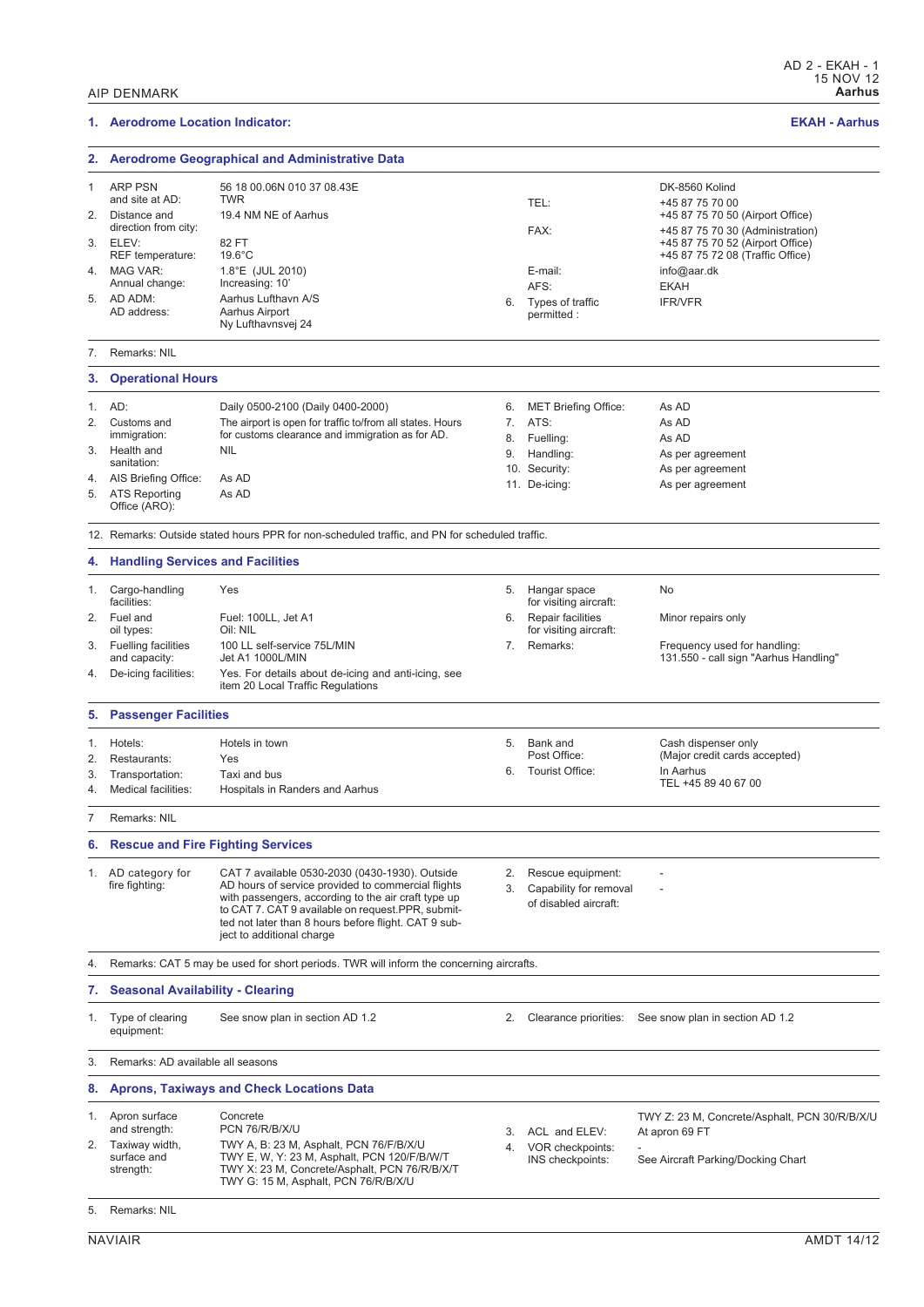|          | <b>Surface Movement Guidance and Control System and Markings</b>                                                           |                              |                                                                              |                                                                                            |                                 |    |                                                                               |                                                              |                                                             |                                                                |                                                                                                                                                                                                                                  |
|----------|----------------------------------------------------------------------------------------------------------------------------|------------------------------|------------------------------------------------------------------------------|--------------------------------------------------------------------------------------------|---------------------------------|----|-------------------------------------------------------------------------------|--------------------------------------------------------------|-------------------------------------------------------------|----------------------------------------------------------------|----------------------------------------------------------------------------------------------------------------------------------------------------------------------------------------------------------------------------------|
| 1.<br>2. | Aircraft stand ID<br>signs, Taxi guide<br>lines, Visual<br>docking/parking<br>quidance system:<br>RWY and TWY<br>markings: | RWY 10R/28L:<br>side stripes | Aircraft Parking/Docking Chart                                               | See item 20, Local Traffic Regulations and<br>THR, RWY NR, Aiming point, TDZ, centre line, |                                 |    | 3. Stop bars:                                                                 |                                                              | RWY 10L/28R:<br>TWY:<br>TWY Z, Y, E, and $X$<br>TWY E and W |                                                                | THR, RWY NR, centre line, side stripes<br>Centre line, holding position, sign boards.<br>Guard lights for RWY 10R/28L at holding PSN<br>Guard lights for RWY 10L/28R at holding PSN<br>TWY X, E and on RWY 10L/28R west of TWY W |
| 4.       | Remarks: For taxiing to and from stands, see item 20 - Local Traffic Regulations                                           |                              |                                                                              |                                                                                            |                                 |    |                                                                               |                                                              |                                                             |                                                                |                                                                                                                                                                                                                                  |
|          | 10. Aerodrome Obstacles                                                                                                    |                              |                                                                              |                                                                                            |                                 |    |                                                                               |                                                              |                                                             |                                                                |                                                                                                                                                                                                                                  |
|          |                                                                                                                            |                              | In approach/TKOF areas                                                       |                                                                                            |                                 |    |                                                                               |                                                              |                                                             | In circling area and at AD                                     |                                                                                                                                                                                                                                  |
|          | a                                                                                                                          |                              | b                                                                            | $\mathbf c$                                                                                |                                 |    |                                                                               | a                                                            |                                                             |                                                                | b                                                                                                                                                                                                                                |
|          | RWY/<br>Area affected                                                                                                      |                              | Obstacle type<br>Elevation<br>Markings/LGT                                   | <b>PSN</b>                                                                                 |                                 |    |                                                                               | Obstacle type<br>Elevation<br>Markings/LGT                   |                                                             |                                                                | <b>PSN</b>                                                                                                                                                                                                                       |
|          | Remarks: All obstacles are marked by day and night                                                                         |                              |                                                                              |                                                                                            |                                 |    |                                                                               |                                                              |                                                             |                                                                |                                                                                                                                                                                                                                  |
|          | 11. Meteorological Information Provided                                                                                    |                              |                                                                              |                                                                                            |                                 |    |                                                                               |                                                              |                                                             |                                                                |                                                                                                                                                                                                                                  |
| 1.       | <b>Associated MET</b><br>Office:                                                                                           |                              | TEL +45 39 15 72 72                                                          | Central Forecasting Office (VTC)                                                           |                                 | 6. | Language(s) used:                                                             | Flight documentation:                                        |                                                             | <b>English and Danish</b>                                      | Charts. Abbreviated plain language texts                                                                                                                                                                                         |
|          | 2. Hours of service:<br><b>Outside Hours:</b>                                                                              | H <sub>24</sub>              |                                                                              |                                                                                            |                                 |    | Charts and other in-<br>formation available:                                  |                                                              |                                                             | Surface analysis (current chart)<br>Prognostic upper air chart |                                                                                                                                                                                                                                  |
| 3.       | Office responsible<br>for TAF preparation:<br>Periods of validity:                                                         |                              | <b>Central Forecasting Office</b><br>9, 18/24 hours                          |                                                                                            |                                 | 8. | Supplementary                                                                 | equipment available:                                         |                                                             | Significant weather chart                                      |                                                                                                                                                                                                                                  |
| 4.<br>5. | Type of landing<br>forecast:<br>Interval of issuance:<br>Briefing/Consulta-                                                | <b>NIL</b>                   |                                                                              | Self briefing and telephone consultation                                                   |                                 |    | 9. ATS units provided<br>with information:                                    | 10. Additional information<br>(limitation of service, etc.): |                                                             |                                                                | Aarhus Tower, Aarhus Approach                                                                                                                                                                                                    |
|          | tion provided:                                                                                                             |                              |                                                                              |                                                                                            |                                 |    |                                                                               |                                                              |                                                             |                                                                |                                                                                                                                                                                                                                  |
|          | <b>12. Runway Physical Characteristics</b>                                                                                 |                              |                                                                              |                                                                                            |                                 |    |                                                                               |                                                              |                                                             |                                                                |                                                                                                                                                                                                                                  |
|          | <b>RWY</b>                                                                                                                 |                              | Direction                                                                    | <b>RWY</b><br>dimensions                                                                   |                                 |    | Strength (PCN), Surface<br>of RWY and SWY<br>(SFC friction<br>Calibration NR) |                                                              |                                                             | <b>THR PSN</b>                                                 | THR ELEV/<br>Highest ELEV of<br>TDZ of precision<br><b>APCH RWY</b>                                                                                                                                                              |
|          | 10 <sub>R</sub>                                                                                                            |                              | 100.3° GEO<br>098.5° MAG                                                     | 2702 x 45 M                                                                                |                                 |    | PCN 76/R/B/X/U<br>Asphalt/Concrete                                            |                                                              |                                                             | 56 18 19.77N<br>010 35 51.24E                                  | 81 FT/-                                                                                                                                                                                                                          |
|          | 28L                                                                                                                        |                              | 280.3° GEO<br>278.5° MAG                                                     | 2702 x 45 M                                                                                |                                 |    | PCN 76/R/B/X/U<br>Asphalt/Concrete                                            |                                                              |                                                             | 56 18 04.17N<br>010 38 25.84E                                  | 75 FT/-                                                                                                                                                                                                                          |
|          | 10L                                                                                                                        |                              | 100.3° GEO<br>098.5° MAG                                                     | 2777 x 23 M                                                                                |                                 |    | PCN 120/F/B/W/T<br>Asphalt/Concrete                                           |                                                              |                                                             | 56 18 26.76N<br>010 35 52.07E                                  | 79 FT/-                                                                                                                                                                                                                          |
|          | 28 R                                                                                                                       |                              | 280.3° GEO<br>278.5° MAG                                                     | 2777 x 23 M                                                                                |                                 |    | PCN 120/F/B/W/T<br>Asphalt/Concrete                                           |                                                              |                                                             | 56 18 10.71N<br>010 38 30.95E                                  | 78 FT/-                                                                                                                                                                                                                          |
|          | <b>RWY</b>                                                                                                                 |                              | RWY-SWY<br>slope                                                             | <b>SWY</b><br>dimensions                                                                   |                                 |    | <b>CWY</b><br>dimensions                                                      |                                                              |                                                             | Strip<br>dimensions                                            | <b>RESA</b><br>dimensions                                                                                                                                                                                                        |
|          | 10 <sub>R</sub><br>28L<br>10L<br>28R                                                                                       |                              | less than 0.07 %<br>less than 0.07 %<br>less than 0.02 %<br>less than 0.02 % | 225 M<br>275 M<br>$\frac{1}{2}$                                                            |                                 |    |                                                                               |                                                              |                                                             | 3322 x 300 M<br>3322 x 300 M<br>2897 x 200 M<br>2897 x 200 M   | 130 x 90 M<br>100 x 90 M<br>160 x 90 M<br>180 x 90 M                                                                                                                                                                             |
|          | Remarks: Runway classification                                                                                             |                              | RWY NR<br>10R<br>28L                                                         | RUNWAY CODE<br>4E<br>4E                                                                    | <b>TYPE</b><br>$PA-1$<br>$PA-2$ |    | RWY NR<br>10L<br>28R                                                          | RUNWAY CODE<br>2B<br>2B                                      |                                                             | <b>TYPE</b><br><b>NINST</b><br><b>NINST</b>                    |                                                                                                                                                                                                                                  |

Take off not to be commenced on stopways.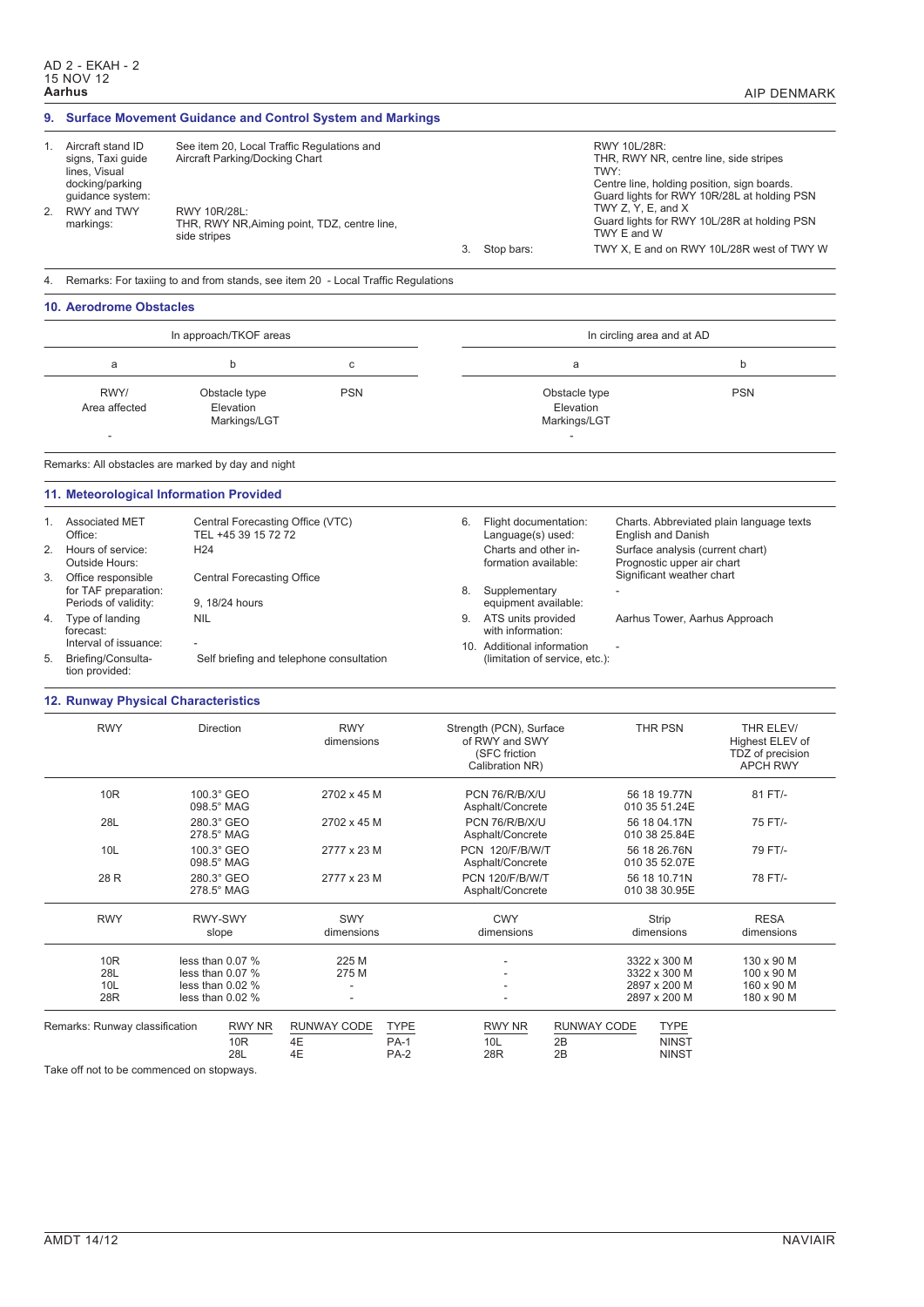# AIP DENMARK

# **13. Declared Distances**

| <b>RWY</b>   | <b>TORA</b> | <b>TODA</b> | ASDA   | <b>LDA</b> | Remarks |  |
|--------------|-------------|-------------|--------|------------|---------|--|
| RWY 10R      |             |             |        | 2702 M     | ۰.      |  |
| TWY Z        | 2702 M      | 2927 M      | 2927 M |            |         |  |
| TWY Y        | 2128 M      | 2353 M      | 2353 M |            |         |  |
| RWY 28L      |             |             |        | 2702 M     | ٠       |  |
| TWY X        | 2702 M      | 2977 M      | 2977 M |            |         |  |
| TWY E        | 2008 M      | 2283 M      | 2283 M |            |         |  |
| RWY 10L      |             |             |        | 2777 M     | ۰.      |  |
| TWY Z        | 2777 M      | 2777 M      | 2777 M |            |         |  |
| <b>TWY Y</b> | 2177 M      | 2177 M      | 2177 M |            |         |  |
| <b>TWY W</b> | 1263 M      | 1263 M      | 1263 M |            |         |  |
| TWY E        | 782 M       | 782 M       | 782 M  |            |         |  |
| RWY 28R      |             |             |        | 2777 M     | ٠       |  |
| TWY X        | 2777 M      | 2777 M      | 2777 M |            |         |  |
| TWY E        | 2017 M      | 2017 M      | 2017 M |            |         |  |
| <b>TWY W</b> | 1562 M      | 1562 M      | 1562 M |            |         |  |

# **14. Approach and Runway Lighting**

| <b>RWY</b>      | <b>APCH</b><br>LGT:<br>Type<br>Length<br>Intensity | <b>THR</b><br>LGT:<br>Colour<br><b>WBAR</b> | PAPI:<br>Angle<br><b>MEHT</b> | <b>TDZ</b><br>LGT:<br>Length | <b>RWY</b> centre<br>line LGT:<br>Length<br>Spacing<br>Colour,<br>Intensity | RWY edge<br>LGT:<br>Length<br>Spacing<br>Colour<br>Intensity | RWY end<br>LGT:<br>Colour<br><b>WBAR</b> | <b>SWY</b><br>LGT:<br>Length<br>Colour |
|-----------------|----------------------------------------------------|---------------------------------------------|-------------------------------|------------------------------|-----------------------------------------------------------------------------|--------------------------------------------------------------|------------------------------------------|----------------------------------------|
| 10R             | 900 M<br>White<br>LIH                              | Green                                       | $2.75^\circ$                  | ۰.                           | 2702 M<br>15 M<br>Standard colour<br>LIH                                    | 2702 M<br>White<br>LІН                                       | Red                                      | 225 M<br>Red                           |
| 28L             | CAT II<br>900 M<br>LIH                             | Green                                       | $2.75^\circ$                  | 900 M<br>White               | 2702 M<br>15 M<br>Standard colour<br>LIH                                    | 2702 M<br>White<br>LІН                                       | Red                                      | 275 M<br>Red                           |
| 10 <sub>L</sub> | $\overline{\phantom{a}}$                           | Green                                       | $3.00^\circ$                  | $\overline{\phantom{a}}$     | ٠                                                                           | 2777 M<br>White<br>LIL                                       | Red                                      | $\overline{\phantom{a}}$               |
| 28R             | $\overline{\phantom{a}}$                           | Green                                       | $3.00^\circ$                  | ۰.                           | ٠                                                                           | 2777 M<br>White<br>LIL                                       | Red                                      | $\overline{\phantom{a}}$               |

## Remarks: NIL

# **15. Other Lighting and Secondary Power Supply**

| ABN/IBN location.<br>characteristics and<br>hours of operation: | <b>NIL</b> | 3. | TWY edge and<br>centre line LGT: | Blue edge LIL. RGL for RWY 10R/28L<br>at holding PSN TWY Z, Y, E and X.<br>RGL 10L/28R north of runway at holding |
|-----------------------------------------------------------------|------------|----|----------------------------------|-------------------------------------------------------------------------------------------------------------------|
| 2. LDI location and<br>LGT:                                     | $\sim$     |    |                                  | PSN TWY E and W.<br>Centre line standard colour on TWY E.                                                         |
| Anemometer loca-<br>tion and $LGT$ :                            | $\sim$     |    | switch-over time:                | 4. Secondary power supply/ Yes, switch-over time CAT II 1 SEC.                                                    |

5. Remarks: NIL

# **16. Helicopter Landing Area**

|    | <b>NIL</b>              |                                                                                                                                                 |               |                                        |                        |  |
|----|-------------------------|-------------------------------------------------------------------------------------------------------------------------------------------------|---------------|----------------------------------------|------------------------|--|
|    | <b>17. ATS Airspace</b> |                                                                                                                                                 |               |                                        |                        |  |
|    | Designation and         | AARHUS CTR                                                                                                                                      | $\mathcal{P}$ | Vertical limits:                       | 1500 FT MSL/GND        |  |
|    | lateral limits:         | 56 23 38N 010 22 25E - 56 23 08N 010 27 55E -<br>56 25 28N 010 35 55E - 56 24 48N 010 42 56E -                                                  | 3.            | Airspace<br>classification:            | D                      |  |
|    |                         | 56 21 08N 010 48 56E - 56 20 38N 010 54 06E -<br>56 12 28N 010 51 46E - 56 12 58N 010 46 26E -<br>56 10 48N 010 38 46E - 56 11 28N 010 31 26E - | 4.            | ATS unit call sign:<br>$Language(s)$ : | AARHUS TOWER<br>EN. DA |  |
|    |                         | 56 15 18N 010 25 25E - 56 15 48N 010 19 55E -<br>56 23 38N 010 22 25E.                                                                          | 5             | Transition altitude:                   | 3000 FT MSL            |  |
| 6. | Remarks: NIL            |                                                                                                                                                 |               |                                        |                        |  |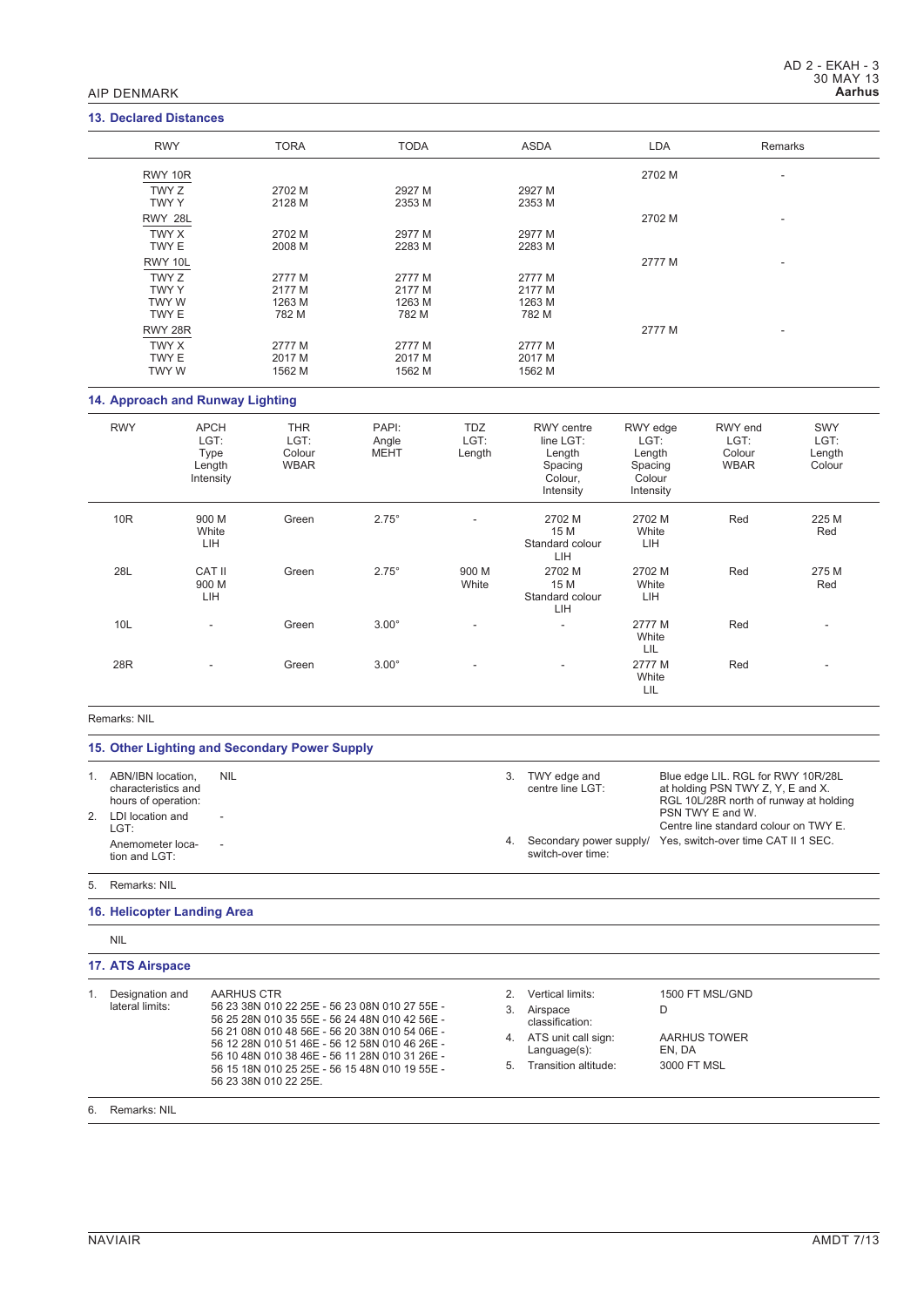## **18. ATS Communication Facilities**

| $19.719$ voinnanvaavii Lavinuvo |                               |                          |           |                                      |  |
|---------------------------------|-------------------------------|--------------------------|-----------|--------------------------------------|--|
| Service                         | CS                            | Channels/<br>Frequencies | <b>HR</b> | Remarks                              |  |
| <b>TWR</b>                      | <b>AARHUS</b><br><b>TOWER</b> | 118.525<br>121.500       | As AD     | DOC: 4000 FT/25 NM<br>Emergency FREQ |  |
| <b>APP</b>                      | <b>AARHUS</b><br><b>APP</b>   | 119.275                  | As AD     | DOC: FL150/40 NM                     |  |
| <b>MSSR</b>                     | <b>AARHUS</b><br>APP/TWR      | 1030                     |           | DOC: FL 450/250 NM<br>Radar 7        |  |

## **19. Radio Navigation and Landing Aids**

| <b>FAC</b><br><b>ILS CAT</b><br><b>VAR</b> | ID        | Channel/<br>Frequency | <b>HR</b>       | <b>PSN</b>                    | DME ELEV | Remarks                                           |
|--------------------------------------------|-----------|-----------------------|-----------------|-------------------------------|----------|---------------------------------------------------|
| $LLZ$ 10 $R$<br>CAT <sub>I</sub>           | AAR       | 111,900 MHZ           | HO.             | 56 18 01.63N<br>010 38 51.01E |          | ILS class I/D/4                                   |
| <b>GP 10R</b>                              |           | 331.100 MHZ           | H <sub>24</sub> | 56 18 13.57N<br>010 36 03.90E |          | Angle 2.75°, RDH 34 FT                            |
| DME <sub>10R</sub>                         | AAR       | <b>CH 56X</b>         | H <sub>24</sub> | 56 18 13.79N<br>010 36 03.97E | 78.8 FT  | FREQ paired with LLZ 10R<br>Colocated with GP 10R |
|                                            | <b>TL</b> | 384 KHZ               | H <sub>24</sub> | 56 18 01.46N<br>010 37 07.22E |          | Coverage 20 NM                                    |
| <b>LLZ 28L</b><br>CAT II                   | <b>TR</b> | 111.100 MHZ           | HO              | 56 18 22.36N<br>010 35 25.62E |          | ILS class II/D/4                                  |
| <b>GP 28L</b>                              |           | 331.700 MHZ           | H <sub>24</sub> | 56 18 00.76N<br>010 38 10.81E |          | Angle 2.75°, RDH 36 FT                            |
| <b>DME 28L</b>                             | <b>TR</b> | <b>CH 48x</b>         | H <sub>24</sub> | 56 18 00.99N<br>010 38 10.84E | 79.3 FT  | FREQ paired with LLZ 28L<br>Colocated with GP 28L |

## **20. Local Traffic Regulations**

### **1. Taxiing and parking**

1.1 TWR will allocate aircraft stand, and give instructions for taxiing and parking. Request for marshaller assistance for taxiing and/or parking shall be submitted to TWR.

1.2 TWY B approved for aircraft up to ICAO type D. TWY G approved for aircraft up to ICAO type B. TWY Z only approved with PPR for aircraft with MTOM of 40 tonnes or more.

1.3 On TWY A, B and G the turning points for parking are marked by arrows with the aircraft stand number. If marshaller assistance is required for parking, the aircraft shall wait at the turning point - for the GENERAL AVIA-TION areas at turning point 15.

1.4 Aircraft with MTOM below 5700 KG - and a wing span not wider than 15 M - shall normally park in the areas for GENERAL AVIATION.

1.5 On aircraft stands 1, 2, 3, 4, 15 and 16 parking may take place without marshaller assistance. However, marshaller assistance is required for all type E aircraft, or when a stand is used of more than one aircraft at the same time.

1.6 All aircraft stands are equipped with a stand number, and a yellow stop marking extending left from the stand centre line.

On aircraft stands 2 and 3 a parking system of the type "Inogon Docking Guidance" have been established - giving azimuth and stopping guidance

## **INOGON Docking Guidance**